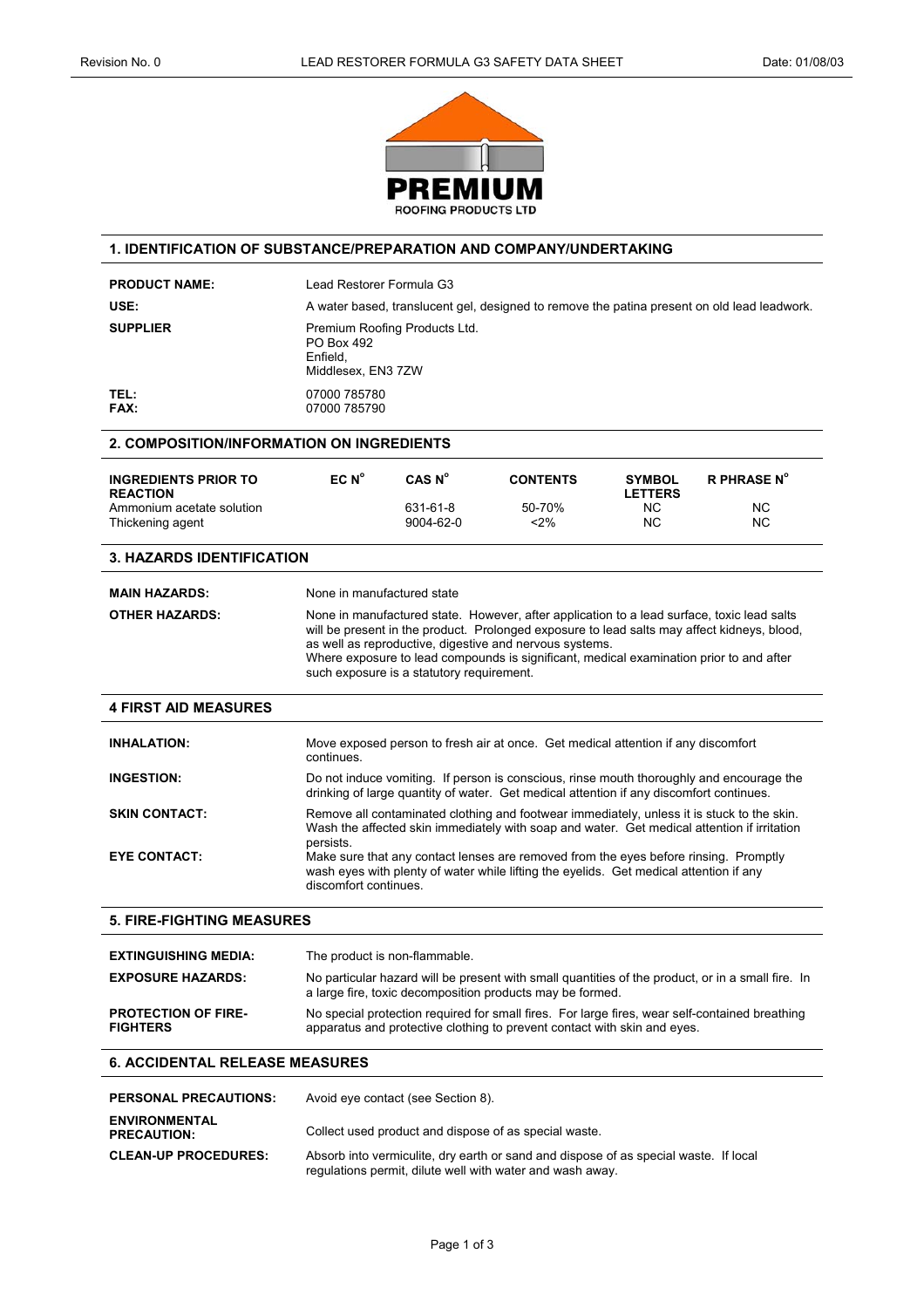# **7. HANDLING AND STORAGE**

| <b>HANDLING PRECAUTIONS:</b> | Observe normal hygiene precautions when handling product prior to use. After use on<br>leadwork, lead salts will be present in the gel. Precautions in handling and disposal should<br>therefore be based on the toxic nature of these salts (see Section 13). |
|------------------------------|----------------------------------------------------------------------------------------------------------------------------------------------------------------------------------------------------------------------------------------------------------------|
| <b>STORAGE PRECAUTIONS:</b>  | Store in a cool, dry place. Keep out of reach of children.                                                                                                                                                                                                     |

#### **8. EXPOSURE CONTROLS/PERSONAL PROTECTION**

| <b>EXPOSURE LIMIT VALUES:</b>  | <b>INGREDIENT</b><br>Ammonium acetate soln.<br>Thickening agent    | CAS N <sup>o</sup><br>631-61-8<br>$9004 - 62 - 0$ | LTEL (8 hrs TWA)<br>- | STEL (15 min)<br>$\overline{\phantom{a}}$ |
|--------------------------------|--------------------------------------------------------------------|---------------------------------------------------|-----------------------|-------------------------------------------|
| <b>VENTILATION:</b>            | Provide adequate general and local exhaust ventilation.            |                                                   |                       |                                           |
| <b>RESPIRATORY PROTECTION:</b> | Unused product not classified. Follow standard hygiene procedures. |                                                   |                       |                                           |
| <b>HAND PROTECTION:</b>        | Unused product not classified. Follow standard hygiene procedures. |                                                   |                       |                                           |
| <b>EYE PROTECTION:</b>         | Use approved safety goggles or face shield.                        |                                                   |                       |                                           |
| <b>SKIN PROTECTION:</b>        | Unused product not classified. Follow standard hygiene procedures. |                                                   |                       |                                           |

## **9. PHYSICAL AND CHEMICAL PROPERTIES**

| <b>APPEARANCE:</b>       | Translucent gel       | <b>ODOUR:</b>                 | None                                                             |
|--------------------------|-----------------------|-------------------------------|------------------------------------------------------------------|
| <b>BOILING POINT:</b>    | $>105^{\circ}$ C      | <b>FLASH POINT:</b>           | N/A                                                              |
| <b>RELATIVE DENSITY:</b> | $1.07 - 1.09$ @ 20 °C | <b>SOLUBILITY (in water):</b> | Completely miscible in water.<br>Limited solubility in organics. |

## **10 STABILITY AND REACTIVITY**

| <b>STABILITY:</b>                                           | Stable under normal conditions. Stable at room temperature.     |
|-------------------------------------------------------------|-----------------------------------------------------------------|
| <b>CONDITIONS TO AVOID:</b>                                 | No special measures necessary.                                  |
| <b>MATERIALS TO AVOID:</b>                                  | Will react with some lead compounds.                            |
| <b>HAZARDOUS</b><br><b>DECOMPOSTION</b><br><b>PRODUCTS:</b> | Oxides of carbon can be produced if product is heated or burnt. |

# **11. TOXICOLOGICAL INFORMATION**

| <b>INHALATION:</b>                                                                           | Unused product not classified under EC regulations. |  |
|----------------------------------------------------------------------------------------------|-----------------------------------------------------|--|
| <b>INGESTION:</b>                                                                            | Unused product not classified under EC regulations  |  |
| <b>SKIN CONTACT:</b>                                                                         | Unused product not classified under EC regulations  |  |
| <b>EYE CONTACT:</b>                                                                          | Unused product not classified under EC regulations  |  |
| No ingredients are listed as being carcinogenic, mutagenic or as having teratogenic effects. |                                                     |  |

#### **12. ECOLOGICAL INFORMATION**

| <b>MOBILITY:</b>                            | Readily absorbed into soil. Soluble in water.                                                                        |
|---------------------------------------------|----------------------------------------------------------------------------------------------------------------------|
| <b>PERSISTENCE AND</b><br>DEGRADABILITY:    | Biodegradable in unused form.                                                                                        |
| <b>BIOACCUMULATIVE</b><br><b>POTENTIAL:</b> | Unlikely to bio-accumulate on the basis of water solubility.                                                         |
| <b>OTHER ADVERSE EFFECTS:</b>               | Will contain lead salts after use on lead sheet, so should not be allowed to enter the<br>environment in this state. |

## **13. DISPOSAL CONSIDERATIONS**

| <b>WASTE FROM RESIDUES:</b>              | Dispose of used material as special waste.                                 |
|------------------------------------------|----------------------------------------------------------------------------|
| <b>CONTAMINATED</b><br><b>PACKAGING:</b> | Dispose of any packaging contaminated with used material as special waste. |